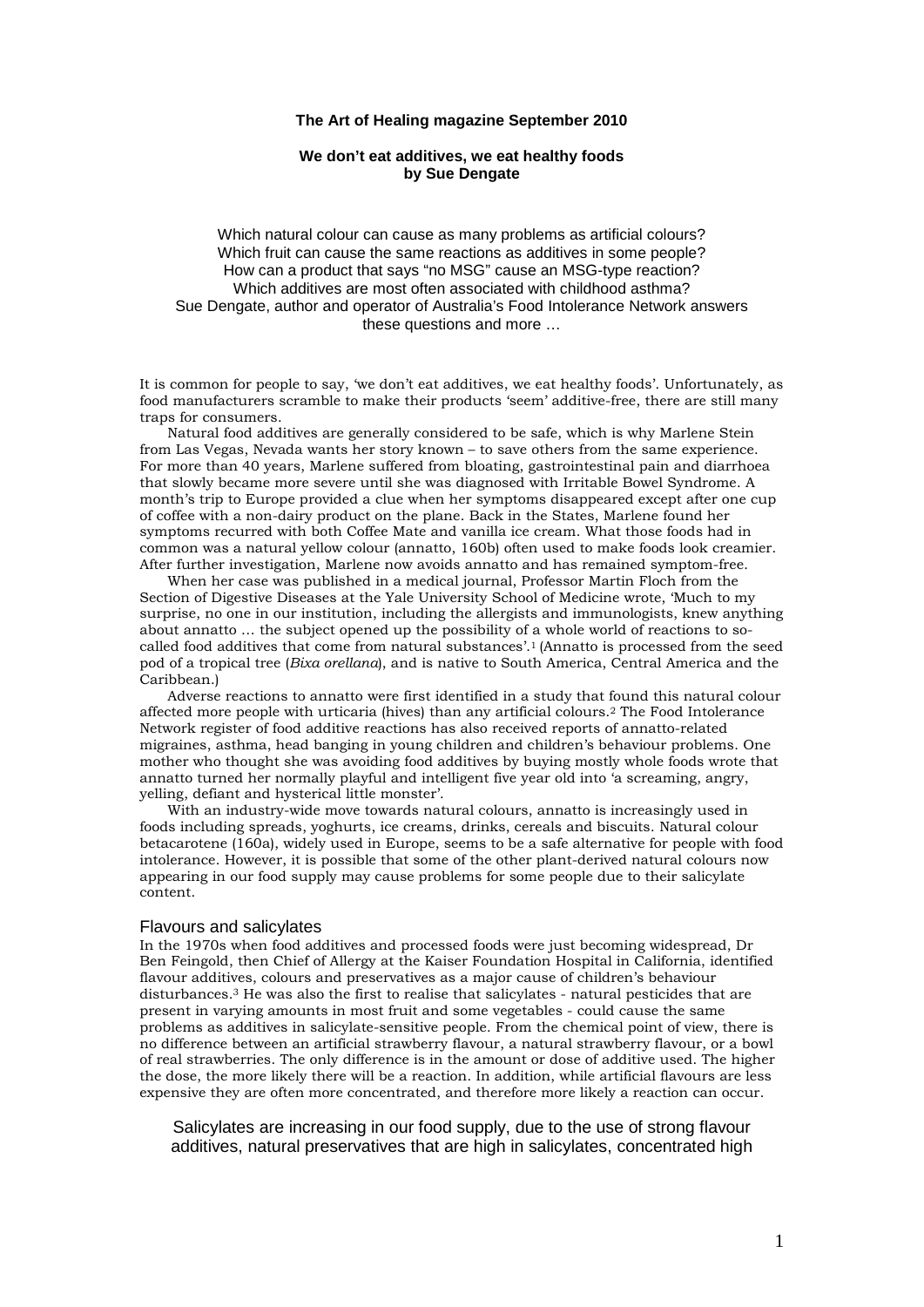### salicylate foods such as tomato and onion powder in processed foods, and the increased availability of out-of-season fruit

Foods high in salicylates include most fruit especially berries and citrus; fruit juices; sultanas, prunes and other dried fruits; and some vegetables especially tomato-based sauces. Spices and herbs such as rosemary can also be very high in salicylates. This is why rosemary extract, now used as a natural preservative, affects some people so badly. Salicylate sensitivity can also be aggravated by salicylate-containing medications such as aspirin, eucalyptus rub and herbal remedies.

People rarely realise they are affected by salicylates or other food chemicals until they eat a very large dose over a short period of time (eg. at Christmas, or summer fruit season) or until they reduce their intake. This is because these food chemicals are eaten so frequently that the effects fluctuate and can build up very slowly. One mother wrote: "I cut back my five year old daughter's intake of fruit to about a quarter of what she normally had. Within days we saw dramatic changes. Her behaviour evened out … she was more sensible and obliging, less aggressive and defiant - and altogether much more pleasant to live with."

#### Hidden MSG

Monosodium glutamate (MSG) is another common pitfall, especially for people who eat out or use any form of soup stock. First recognised as Chinese Restaurant Syndrome in 1968, reactions to MSG can include tightness in the chest, tingling, numbness or pain sometimes radiating down the arm, heart palpitations, asthma and other symptoms of food intolerance.

Starting in the mid 1990s, a new set of flavour enhancers known as ribonucleotides were introduced into our food supply. These additives (disodium guanylate 627, disodium inosinate 631 and ribonucleotides 635) were designed to boost the effects of MSG up to 15 times. Our adverse reactions register is full of reports from outraged consumers who have experienced a wide range of problems especially itchy rashes after eating these new additives.

Although many consumers wouldn't agree, MSG is regarded as natural by food regulators. It can appear in product ingredient lists under natural-sounding names such as yeast extract, hydrolysed vegetable protein or 'flavour' that combines with the new flavour enhancers. Technically, MSG (flavour enhancer 621) hasn't been added but the results are the same. A mother whose migraines are MSG-related phoned a noodle bar regarding an office lunch and was assured they didn't use MSG. Following two days off work with a severe migraine, she phoned them back and asked if they used flavour enhancers. After some prodding they said they had used MSG, but that it was legal. She assured them she knew it was legal, but that they should disclose this to their customers.

## Additives and asthma

The additives most commonly associated with childhood asthma – sulphur dioxide and other sulphite preservatives  $(220-228)$  - are not natural, but they are widely used throughout our food supply, sometimes in unpackaged, unlabelled foods that consumers may perceive as healthy. The effect of these additives on asthmatics can be so serious that in 1999, the World Health Organisation issued a warning to food regulators. Yet according to a Food Intolerance Network survey last year, two thirds of parents are unaware of this connection.

Seemingly 'fresh' foods that can contain high levels of sulphites include dried fruit especially apricots; fresh prawns and fresh sausages including chicken and gourmet. While it is illegal to use sulphites in minced meat, a 2004 NSW Food Authority survey found that 58 per cent of samples tested contained illegal sulphites, showing that butchers will use sulphites in mince unless there is constant monitoring. Consumers can avoid these additives in mince by buying organic, or by testing sulphite levels for themselves. The Food Intolerance Network sells sulphite test strips at cost for this purpose.

#### Where to start

It is more difficult to recognise additives in foods now than it was ten years ago, due to the food industry's emphasis on so-called 'clean labels' – that is, foods without obvious additives. The Food Intolerance Network considers that dirty tricks such as disguising propionic acid (preservative 280) in ingredients listed as cultured wheat, cultured whey or whey solids, or hiding synthetic antioxidants and glutamates in 'flavours' shouldn't be permitted. Consumers need to understand ingredient labels and what they really mean. For people with any symptoms of food intolerance, it is worth considering a change of diet.

Unlike true allergies (a quick, relatively rare, obvious reaction to the proteins in foods such as peanuts), intolerances are dose-related, delayed reactions to the chemicals in foods, which is what makes them so hard to identify. Research shows that most people won't make the connection if a food reaction occurs more than 30 minutes after ingestion. Since there are no scientifically proven laboratory tests for food intolerance, the scientific way to do it is to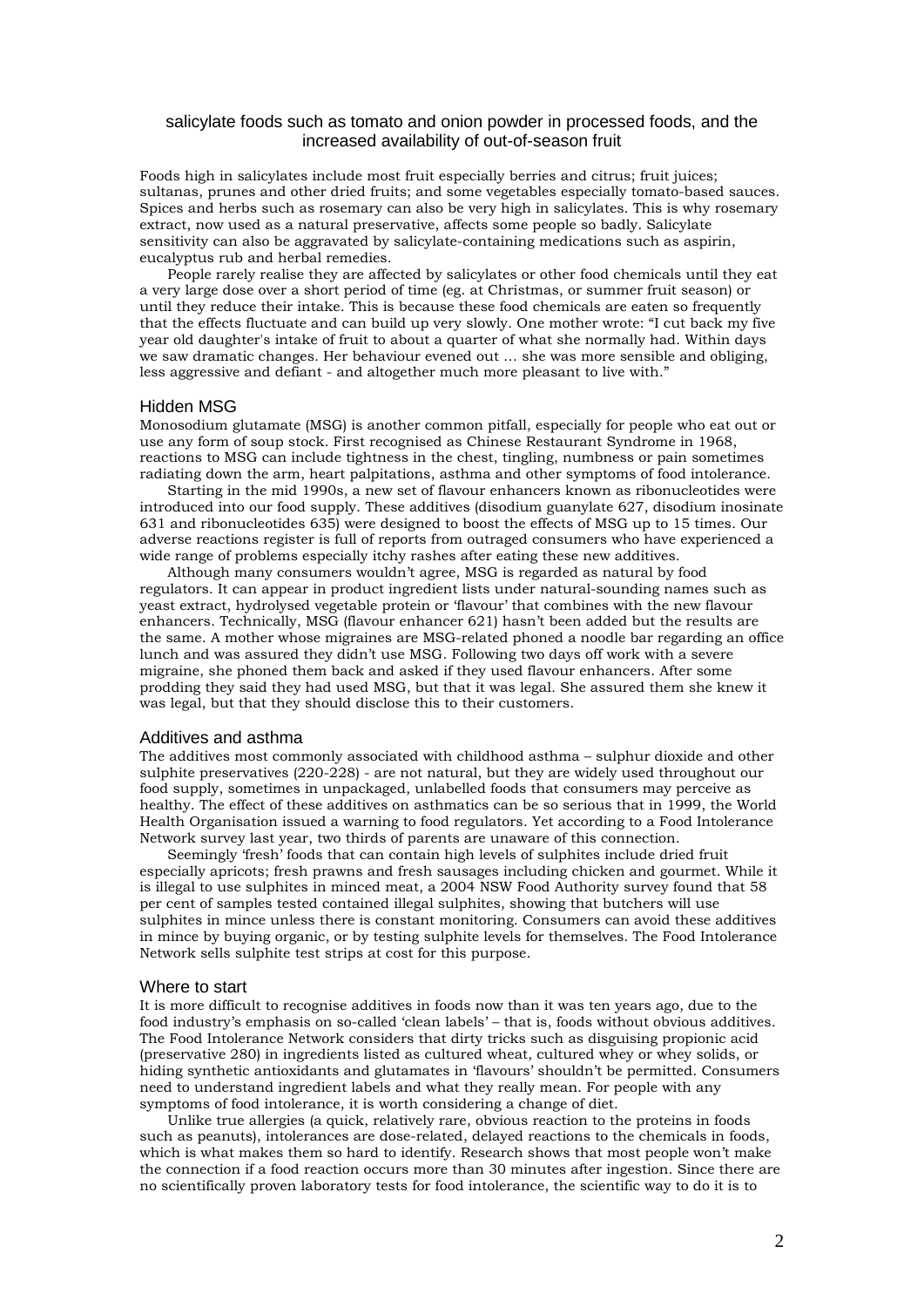remove problematic food chemicals from the diet for several weeks then reintroduce them one group at a time.

Salicylates are usually the biggest culprits. In a study of 229 food sensitive patients with irritable bowel symptoms, migraines or behaviour problems at Sydney's Royal Prince Alfred Hospital Allergy Unit, 60-70 per cent reacted to salicylates and preservatives and 40-60 per cent to colours, flavour enhancers and other natural food chemicals called amines (found in protein foods such as cheese, processed meats, and fish). A smaller number of people were sensitive to dairy foods (less than 30 per cent) or gluten (20 per cent or less).4 Similarly, in a study of 516 children with behaviour problems in which 80 per cent improved on a low additive, low salicylate diet, only 24 per cent were sensitive to dairy foods and 8 per cent to grains, leading researchers to conclude that 'these foods should not be excluded by everyone trialling diet initially'.5

Some people see good results from just cutting down and switching to preservative-free bread, avoiding other nasty additives (see box), drinking water as their main drink, eating two pieces of fresh fruit a day – pears and golden or red delicious apples are two of the safest and avoiding fruit-flavoured or tomato-based products.

For people with severe food intolerance symptoms, a 3-6 week trial of the strict additivefree diet low in salicylates, amines and glutamates, dairy foods and gluten, followed by food challenges - under the supervision of an experienced dietitian - is the quickest way to identify offending food chemicals. (Refer The Food Intolerance Network for contacts).

Most people are reluctant to reduce their fruit intake and I can understand that. It took me six years to try the diet with my family, but when we did, there were such massive improvements for all of us that I was sorry I hadn't done it earlier. Since then I have devoted my time to spreading the word that this approach really works, through my books, DVD, talks and website.

One mother wrote recently that she had been trying for three months to convince her husband to watch our DVD. Although he was happy to go additive free, like most people he wasn't keen to do the strict elimination diet. At the end of the DVD he turned to her and said 'I think we have to do it'. She concluded, 'We're now in week five of the elimination diet, with huge changes for the whole family'.

# **Additives to avoid COLOURS** 102 tartrazine, 104 quinoline, 110 sunset yellow 122 carmoisine, 123 amaranth, 124 ponceau 127 erythrosine, 129 allura red, 132 indigotine 133 brilliant blue, 142 green S, 143 fast green FCF 151 brilliant black, 155 brown HT, 160b annatto PRESERVATIVES 200-203 sorbates 210-213 benzoates 220-228 sulphites 280-283 propionates 249-252 nitrates, nitrites SYNTHETIC ANTIOXIDANTS 310-312 gallates 319-320 TBHQ, BHA, BHT FLAVOUR ENHANCERS 621 MSG<br>627 disod 627 disodium inosinate<br>631 disodium quanvlate disodium guanylate 635 ribonucleotides HVP, HPP, hydrolysed/autolyzed/formulated plant/vegetable/wheat/soy protein yeast, yeast extracts, 'flavour/s'

## **Some symptoms of food intolerance**

\* headaches or migraines

\* eczema and other itchy rashes

\* oppositional defiance, irritability, restlessness